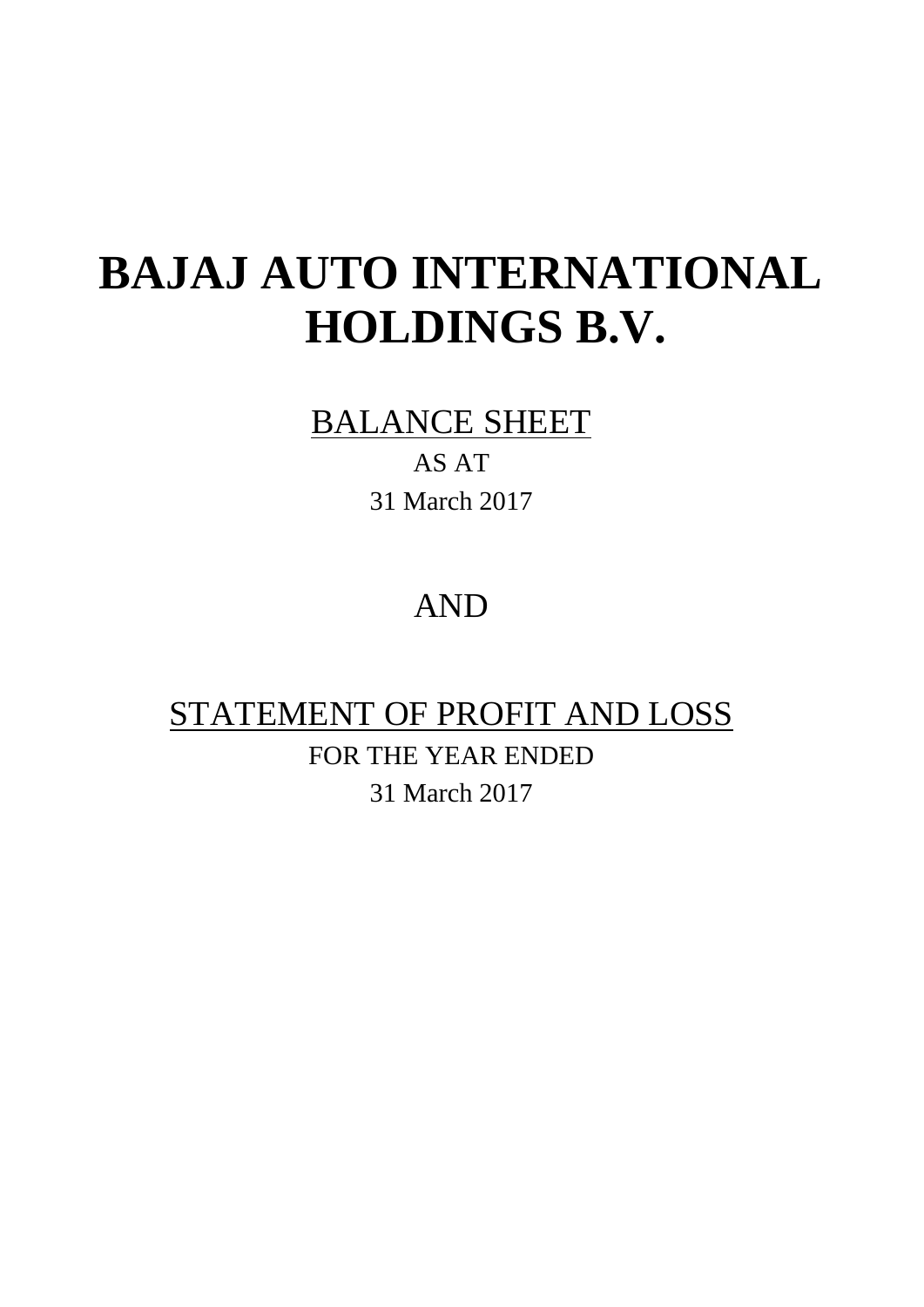#### **BAJAJ AUTO INTERNATIONAL HOLDINGS B.V. BALANCE SHEET AS AT 31 MARCH 2017**

|                               |                 |                  |                | <b>EUROS</b>   |               |               | <b>Rs in Crores</b> |
|-------------------------------|-----------------|------------------|----------------|----------------|---------------|---------------|---------------------|
| <b>Particulars</b>            | <b>Note</b>     | As at            | As at          | As at          | As at         | As at         | As at               |
|                               | No.             | 31 March 2017    | 31 March 2016  | 1 April 2015   | 31 March 2017 | 31 March 2016 | 1 April 2015        |
| <b>ASSETS</b>                 |                 |                  |                |                |               |               |                     |
| Non-current assets            |                 |                  |                |                |               |               |                     |
| Financial assets              |                 |                  |                |                |               |               |                     |
| Investments                   | $\overline{2}$  | 198, 109, 356.60 | 198,109,356.60 | 198,109,356.60 | 1,372.75      | 1,372.75      | 1,372.75            |
|                               |                 |                  |                |                |               |               |                     |
|                               |                 | 198,109,356.60   | 198,109,356.60 | 198,109,356.60 | 1.372.75      | 1,372.75      | 1.372.75            |
| <b>Current assets</b>         |                 |                  |                |                |               |               |                     |
| Financial assets              |                 |                  |                |                |               |               |                     |
| Cash and cash equivalents     | 3               | 428,633.16       | 258,607.90     | 182,703.82     | 2.97          | 1.79          | 1.27                |
| Loans                         | $\overline{4}$  | 10,000,000.00    |                | 5,000,000.00   | 69.29         |               | 34.64               |
| Other financial assets        | 5               | 16,666.67        |                | 42,025.00      | 0.12          |               | 0.29                |
| Other current assets          | 6               | 4,908.37         | 4,523.58       | 4,523.44       | 0.03          | 0.03          | 0.03                |
|                               |                 | 10,450,208.20    | 263,131.48     | 5,229,252.26   | 72.41         | 1.82          | 36.23               |
| Total                         |                 | 208,559,564.80   | 198,372,488.08 | 203,338,608.86 | 1,445.16      | 1,374.57      | 1,408.98            |
| <b>EQUITY AND LIABILITIES</b> |                 |                  |                |                |               |               |                     |
| <b>Equity</b>                 |                 |                  |                |                |               |               |                     |
| Equity share capital          | $7\phantom{.0}$ | 198,000,000.00   | 198,000,000.00 | 198,000,000.00 | 1,371.99      | 1,371.99      | 1,371.99            |
| Other equity                  | 8               | 10,547,487.79    | 368,465.38     | 5,337,363.86   | 73.09         | 2.55          | 36.98               |
|                               |                 | 208,547,487.79   | 198,368,465.38 | 203,337,363.86 | 1.445.08      | 1,374.54      | 1,408.97            |
|                               |                 |                  |                |                |               |               |                     |
| <b>Current liabilities</b>    |                 |                  |                |                |               |               |                     |
| <b>Financial liabilities</b>  |                 |                  |                |                |               |               |                     |
| Other financial liabilities   | 9               |                  | 104.36         |                |               |               |                     |
| Other current liabilities     | 10              | 12,077.01        | 3,918.34       | 1,245.00       | 0.08          | 0.03          | 0.01                |
|                               |                 |                  |                |                |               |               |                     |
|                               |                 | 12,077.01        | 4,022.70       | 1,245.00       | 0.08          | 0.03          | 0.01                |
| <b>Total</b>                  |                 | 208,559,564.80   | 198,372,488.08 | 203,338,608.86 | 1,445.16      | 1,374.57      | 1,408.98            |

Summary of significant accounting policies followed by the Company 1

The accompanying notes are an integral part of the financial statements

In terms of our report of even date

For Dalal & Shah LLP Firm Registration Number: 102021W/W100110 Chartered Accountants

SGG Management (Netherlands) B.V. J. Hol J. Hol J. Hol Managing Director A

Anish P Amin No. 8. Ravikumar New York S. Ravikumar New York S. Ravikumar New York S. Ravikumar New York S. Ravikumar New York S. Ravikumar New York S. Ravikumar New York S. Ravikumar New York S. Ravikumar New York S. Ravi Partner Managing Director Managing Director Managing Director B Membership Number: 40451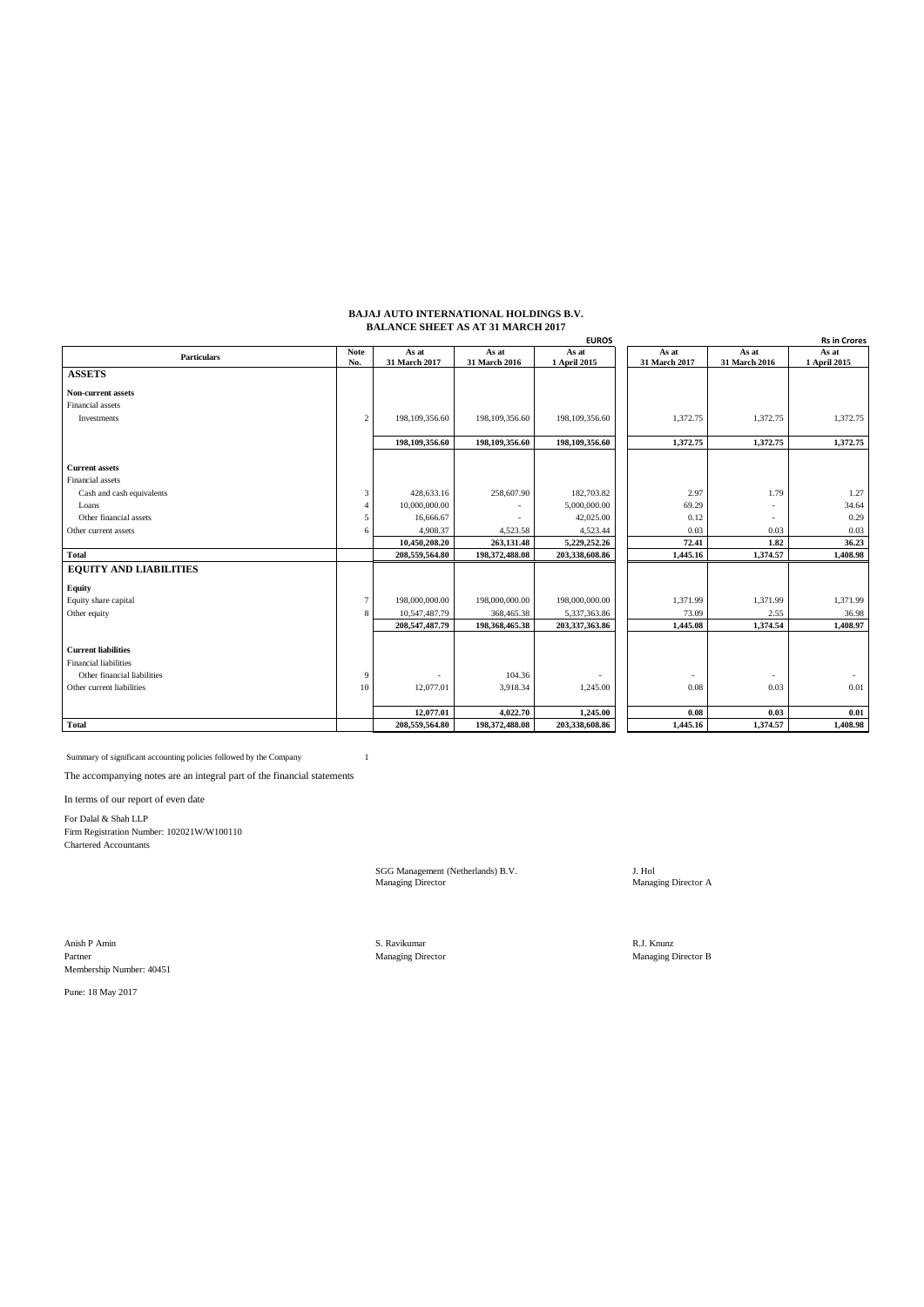#### **BAJAJ AUTO INTERNATIONAL HOLDINGS B.V. STATEMENT OF PROFIT AND LOSS FOR THE YEAR ENDED 31 MARCH 2017**

|                                                                                          |          |                                    | <b>EUROS</b>                       |                                    | <b>Rs in Crores</b>                |
|------------------------------------------------------------------------------------------|----------|------------------------------------|------------------------------------|------------------------------------|------------------------------------|
| <b>Particulars</b>                                                                       | Note No. | <b>Year ended</b><br>31 March 2017 | <b>Year ended</b><br>31 March 2016 | <b>Year ended</b><br>31 March 2017 | <b>Year ended</b><br>31 March 2016 |
| Other operating revenue                                                                  |          | 10,438,688.87                      | 7,807,475.65                       | 72.33                              | 54.10                              |
| Revenue from operations                                                                  | 11       | 10,438,688.87                      | 7,807,475.65                       | 72.33                              | 54.10                              |
| <b>Total income</b>                                                                      |          | 10,438,688.87                      | 7,807,475.65                       | 72.33                              | 54.10                              |
| <b>Expenses</b>                                                                          |          |                                    |                                    |                                    |                                    |
| Other expenses                                                                           | 12       | 259,666.46                         | 104,374.13                         | 1.79                               | 0.72                               |
| <b>Total expenses</b>                                                                    |          | 259,666.46                         | 104,374.13                         | 1.79                               | 0.72                               |
| Profit before tax                                                                        |          | 10,179,022.41                      | 7,703,101.52                       | 70.54                              | 53.38                              |
| Total tax expense                                                                        |          | $\overline{a}$                     |                                    | $\overline{\phantom{a}}$           | ۰                                  |
| Profit after tax for the year                                                            |          | 10,179,022.41                      | 7,703,101.52                       | 70.54                              | 53.38                              |
| Total comprehensive income for the year                                                  |          | 10,179,022.41                      | 7,703,101.52                       | 70.54                              | 53.38                              |
| Basic and diluted Earnings per share (in Euro/INR)<br>(Nominal value per share Euro 100) | 13       | 5.14                               | 3.89                               | 356.26                             | 269.60                             |

Summary of significant accounting policies followed by the Company 1

The accompanying notes are an integral part of the financial statements

In terms of our report of even date

For Dalal & Shah LLP Firm Registration Number: 102021W/W100110 Chartered Accountants

> SGG Management (Netherlands) B.V. J. Hol Managing Director Managing Director A

Anish P Amin S. Ravikumar R.J. Knunz R.J. Knunz R.J. Knunz S. Ravikumar S. Ravikumar R.J. Knunz R.J. Knunz Partner Managing Director Managing Director Managing Director B Membership Number: 40451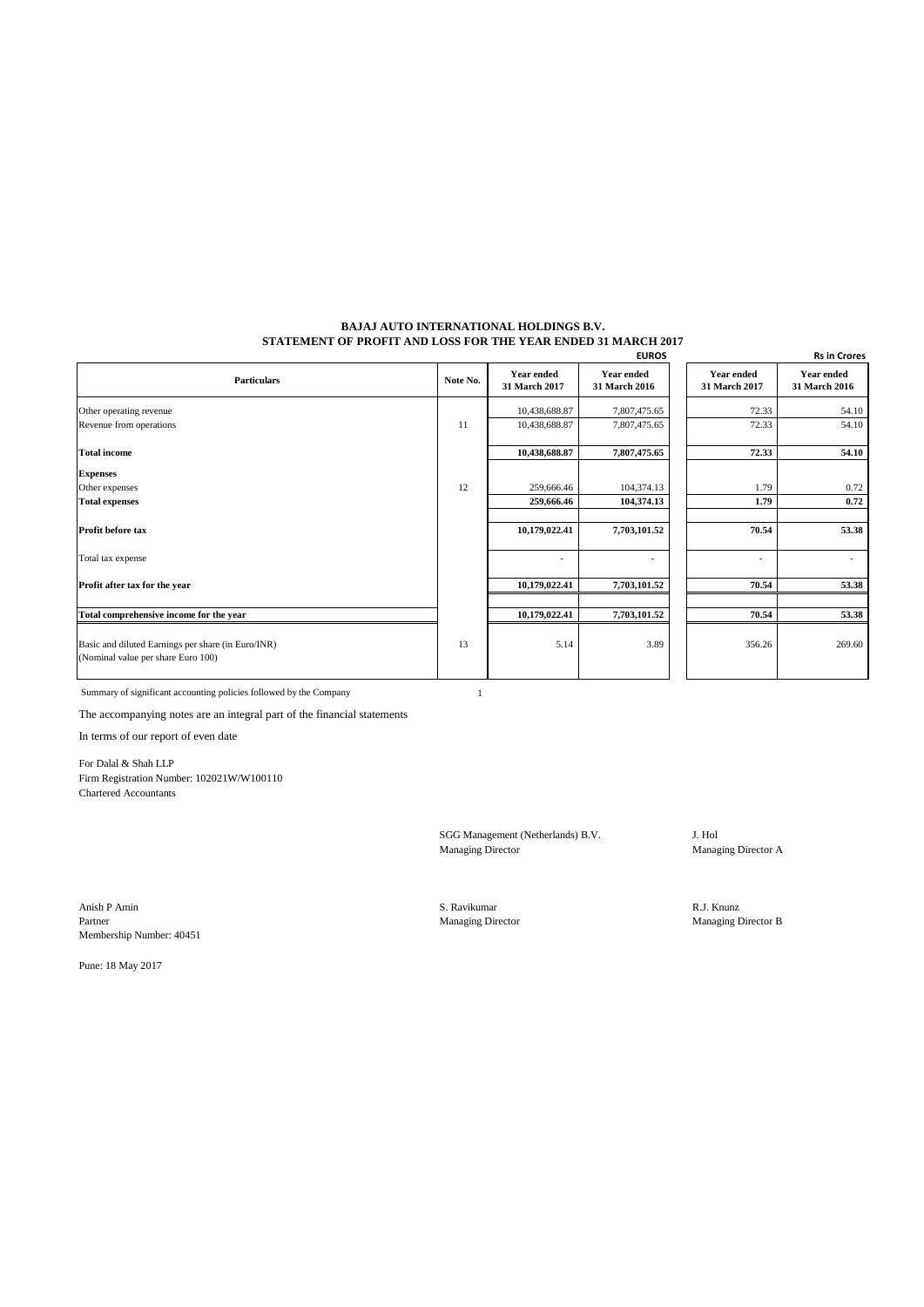#### **BAJAJ AUTO INTERNATIONAL HOLDINGS B.V. STATEMENT OF CHANGES IN EQUITY FOR THE YEAR ENDED 31 MARCH 2017**

#### **A. Equity share capital**

|                                                                                 |          |                                            | <b>EUROS</b>                              |                             | <b>Rs in Crore</b>                 |
|---------------------------------------------------------------------------------|----------|--------------------------------------------|-------------------------------------------|-----------------------------|------------------------------------|
| <b>Particulars</b>                                                              | Note No. | Year ended<br>31 March 2017                | <b>Year ended</b><br><b>31 March 2016</b> | Year ended<br>31 March 2017 | <b>Year ended</b><br>31 March 2016 |
| At the beginning of the year<br>Changes in equity share capital during the year |          | 198,000,000,00<br>$\overline{\phantom{a}}$ | 198,000,000,00                            | 1.371.99                    | 1.371.99                           |
| At the end of the year                                                          |          | 198,000,000,00                             | 198,000,000,00                            | 1,371.99                    | 1.371.99                           |
|                                                                                 |          |                                            |                                           |                             |                                    |

| <b>EUROS</b> |                                    | <b>Rs in Crores</b>         |
|--------------|------------------------------------|-----------------------------|
| ded<br>2016  | <b>Year ended</b><br>31 March 2017 | Year ended<br>31 March 2016 |
| 0,000.00     | 1.371.99                           | 1,371.99                    |
|              |                                    |                             |
| 0,000.00     | 1.371.99                           | 1.371.99                    |
|              |                                    |                             |

#### **B. Other equity**

|                                                             |          |                                | <b>EUROS</b>              |                                | <b>Rs in Crores</b>       |
|-------------------------------------------------------------|----------|--------------------------------|---------------------------|--------------------------------|---------------------------|
| <b>Particulars</b>                                          | Note No. | <b>Reserves and</b><br>surplus | <b>Total other equity</b> | <b>Reserves and</b><br>surplus | <b>Total other equity</b> |
|                                                             |          | <b>Retained earnings</b>       |                           | <b>Retained earnings</b>       |                           |
| Balance as at 1 April 2015                                  | 8        | 5,337,363.86                   | 5,337,363.86              | 36.98                          | 36.98                     |
| Profit for the year                                         |          | 7,703,101.52                   | 7,703,101.52              | 53.38                          | 53.38                     |
| Other comprehensive income (net of tax)                     |          |                                |                           |                                |                           |
| Total comprehensive income for the year ended 31 March 2016 |          | 7,703,101.52                   | 7,703,101.52              | 53.38                          | 53.38                     |
| Interim dividend, declared and paid during the year         |          | (12,672,000.00)                | (12,672,000.00)           | (87.81)                        | (87.81)                   |
| Balance as at 31 March 2016                                 | 8        | 368,465.38                     | 368,465.38                | 2.55                           | 2.55                      |
| Profit for the year                                         |          | 10,179,022.41                  | 10,179,022.41             | 70.54                          | 70.54                     |
| Other comprehensive income (net of tax)                     |          |                                |                           |                                |                           |
| Total comprehensive income for the year ended 31 March 2017 |          | 10,179,022.41                  | 10,179,022.41             | 70.54                          | 70.54                     |
|                                                             |          |                                |                           |                                |                           |
| Balance as at 31 March 2017                                 | 8        | 10,547,487.79                  | 10,547,487.79             | 73.09                          | 73.09                     |
|                                                             |          |                                |                           |                                |                           |

| <b>EUROS</b> |                                | <b>Rs in Crores</b>       |
|--------------|--------------------------------|---------------------------|
| equity       | <b>Reserves and</b><br>surplus | <b>Total other equity</b> |
|              | <b>Retained earnings</b>       |                           |
| 7,363.86     | 36.98                          | 36.98                     |
| 3,101.52     | 53.38                          | 53.38                     |
| 3,101.52     | 53.38                          | 53.38                     |
| 2,000.00)    | (87.81)                        | (87.81)                   |
| 3,465.38     | 2.55                           | 2.55                      |
| 9,022.41     | 70.54                          | 70.54                     |
| 9,022.41     | 70.54                          | 70.54                     |
|              |                                |                           |
| 7,487.79     | 73.09                          | 73.09                     |
|              |                                |                           |

Summary of significant accounting policies followed by the Company 1

The accompanying notes are an integral part of the financial statements

In terms of our report of even date

For Dalal & Shah LLP Firm Registration Number: 102021W/W100110 Chartered Accountants

SGG Management (Netherlands) B.V. J. Hol Managing Director Manag

Managing Director A

Anish P Amin S. Ravikumar R.J. Knunz R.J. Knunz R.J. Knunz R.J. Knunz R.J. Knunz R.J. Knunz R.J. Knunz R.J. Knunz Partner Managing Director Managing Director Managing Director B Membership Number: 40451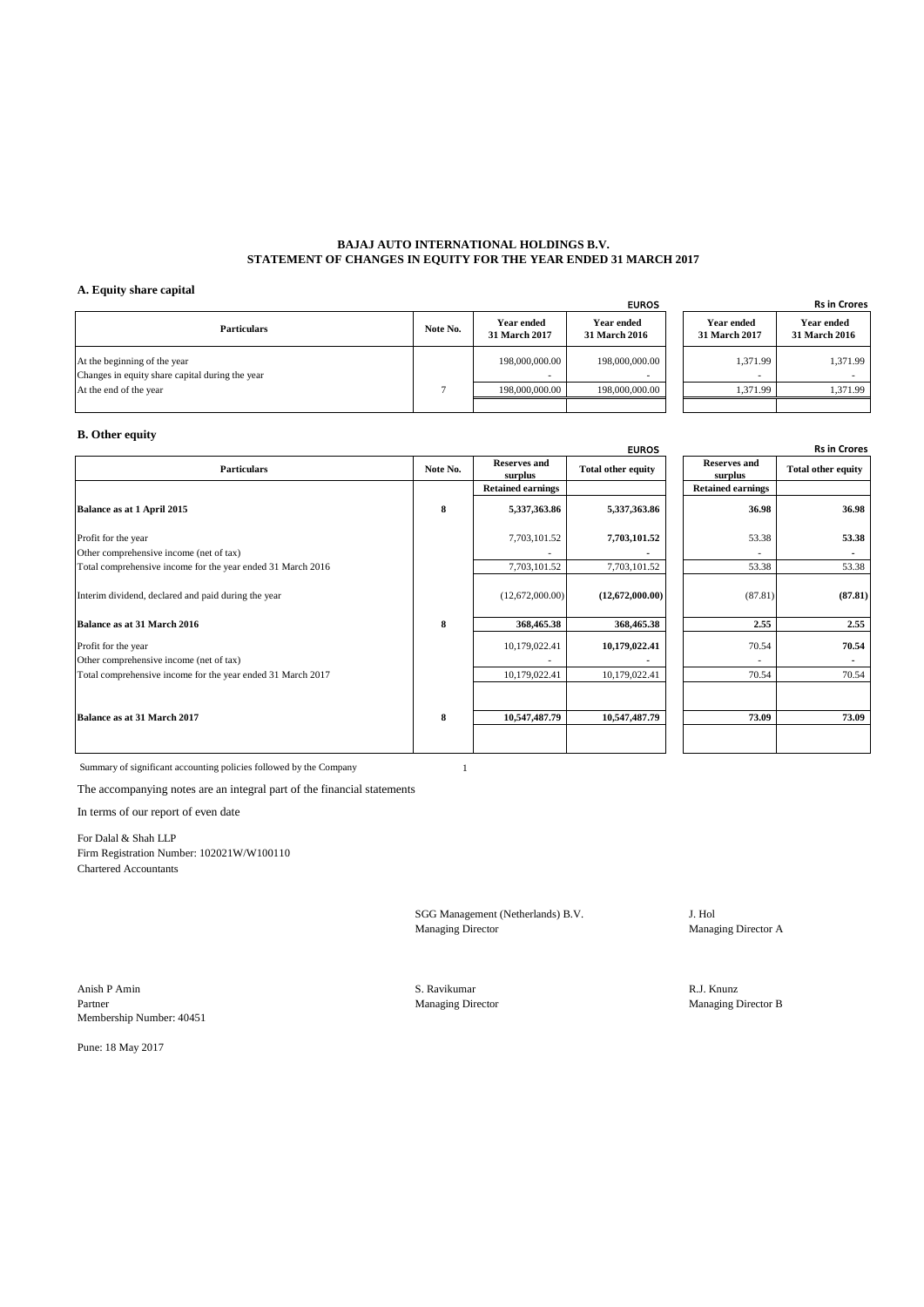The financial statements have been prepared in Euro. Also the audit report is based on figures in Euro. For the purpose of user, the financial statements and notes as on 31 March 2017 & 2016 have been converted in Indian Rupees at following exchange rate as on 31 March 2017.

1 Euro = Rs. 69.2925

#### **Background**

Bajaj Auto International Holdings BV. is a Netherlands based wholly owned subsidiary of Bajaj Auto Limited incorporated on 25 October 2007 with the object, interalia, of carrying out investments in ventures abroad . During the year ended 31 March 2017, the company's equity in Austria based KTM AG remained at 47.99% (as at 31 March 2016 - 47.99%). The Financial Statements have been drawn up in conformity with the generally accepted accounting principles (Indian GAAP) and standards applicable in India.

# **1. First time adoption and summary of significant accounting policies followed by the company**

#### **1A. Basis of preparation**

These financial statements comply in all material aspects with Indian Accounting Standards (Ind AS) notified under Section 133 of the Companies Act, 2013 (the Act) [Companies (Indian Accounting Standards) Rules, 2015] and other relevant provisions of the Act.

The financial statements up to year ended 31 March 2016 were prepared in accordance with the accounting standards notified under Companies (Accounting Standard) Rules, 2006 (as amended) and other relevant provisions of the Act.

These financial statements are the first financial statements of the Company under Ind AS. Refer note 1B for an explanation of how the transition from previous GAAP to Ind AS has affected the Company's financial position and financial performance.

#### **1B. First-time adoption of Ind AS**

#### **Transition to Ind AS**

These are the company's first standalone financial statements prepared in accordance with Ind AS.

The accounting policies set out in note 1C have been applied in preparing the financial statements for the year ended 31 March 2017, the comparative information presented in these financial statements for the year ended 31 March 2016 and in the preparation of an opening Ind AS balance sheet at 1 April 2015 (the Company's date of transition). In preparing its opening Ind AS balance sheet, the Company has adjusted the amounts reported previously prepared in accordance with applicable GAAP and accounting standards in India. An explanation of how the transition from previous GAAP to Ind AS has affected the Company's financial position, financial performance and cash flows is set out in the following tables and notes.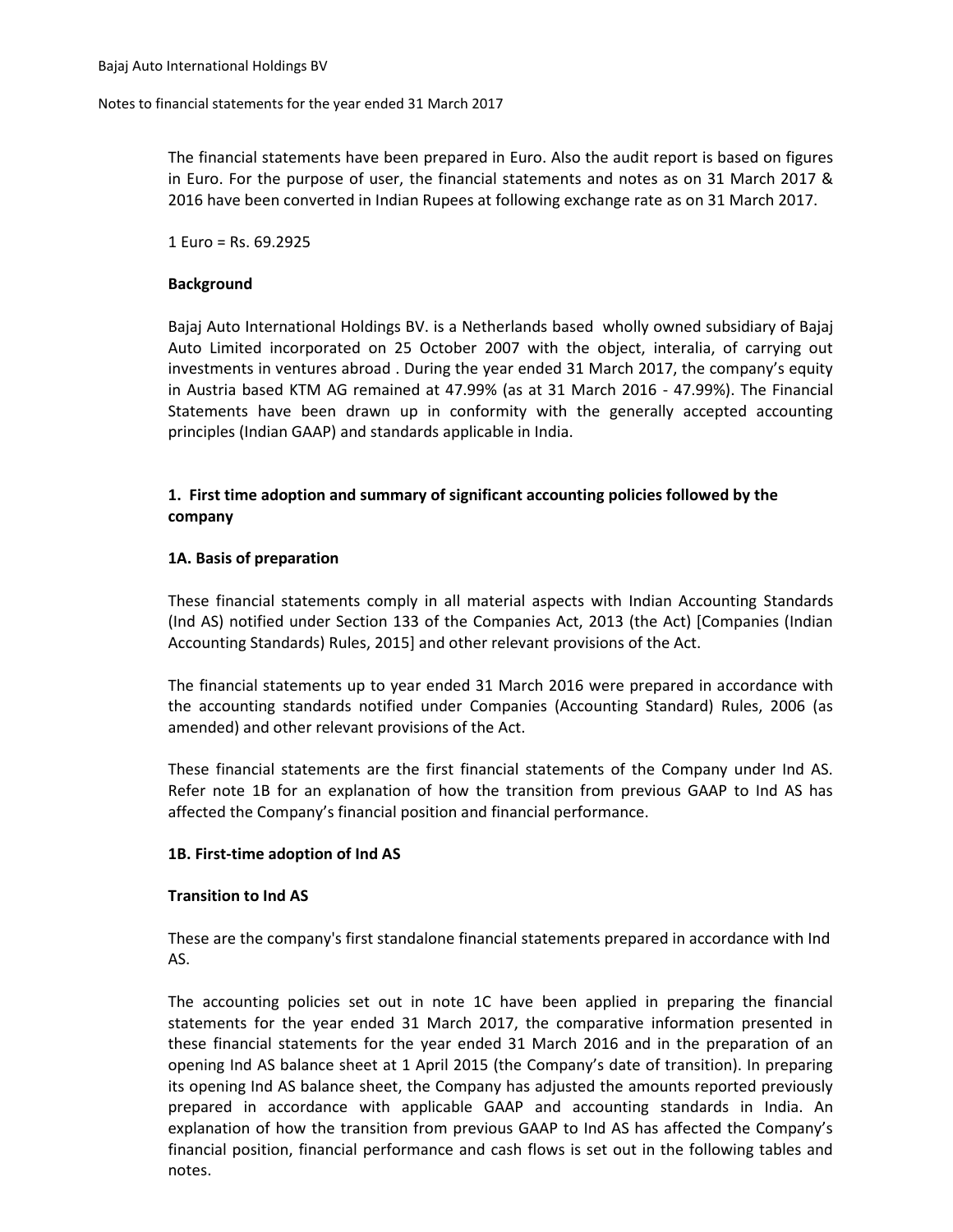#### **A. Exemptions and exceptions availed**

Set out below are the applicable Ind AS 101 optional exemptions and mandatory exceptions applied in the transition from previous GAAP to Ind AS, which are considered to be material or significant by the Company.

#### **A.1 Ind AS optional exemptions**

# **A.1.1 Deemed cost for investment in associate**

Ind AS 101 provides a one time option to a first-time adopter either to measure its investment in associate as per previous GAAP carrying value or at fair value on the date of transition.

The Company has elected to measure its investment in associate as per previous GAAP carrying value.

# **A.2 Ind AS mandatory exceptions**

# **A.2.3 Classification and measurement of financial assets**

Ind AS 101 requires an entity to assess classification and measurement of financial assets on the basis of the facts and circumstances that exist at the date of transition to Ind AS.

# **B. Reconciliations between previous GAAP and Ind AS**

Ind AS 101 requires an entity to reconcile equity, total comprehensive income and cash flows for prior periods. There are no adjustment of transition from GAAP to Ind AS Hence, no reconciliation has been provided.

#### **1C. Summary of significant accounting policies followed by the Company**

This note provides a list of the significant accounting policies adopted in the preparation of these financial statements. These policies have been consistently applied to all the years presented, unless otherwise stated.

# **1) System of accounting**

- i) The Company follows the mercantile system of accounting and recognises income and expenditure on an accrual basis except in case of significant uncertainties.
- ii) Financial Statements are prepared under the Historical cost convention. These costs are not adjusted to reflect the impact of changing value in the purchasing power of money.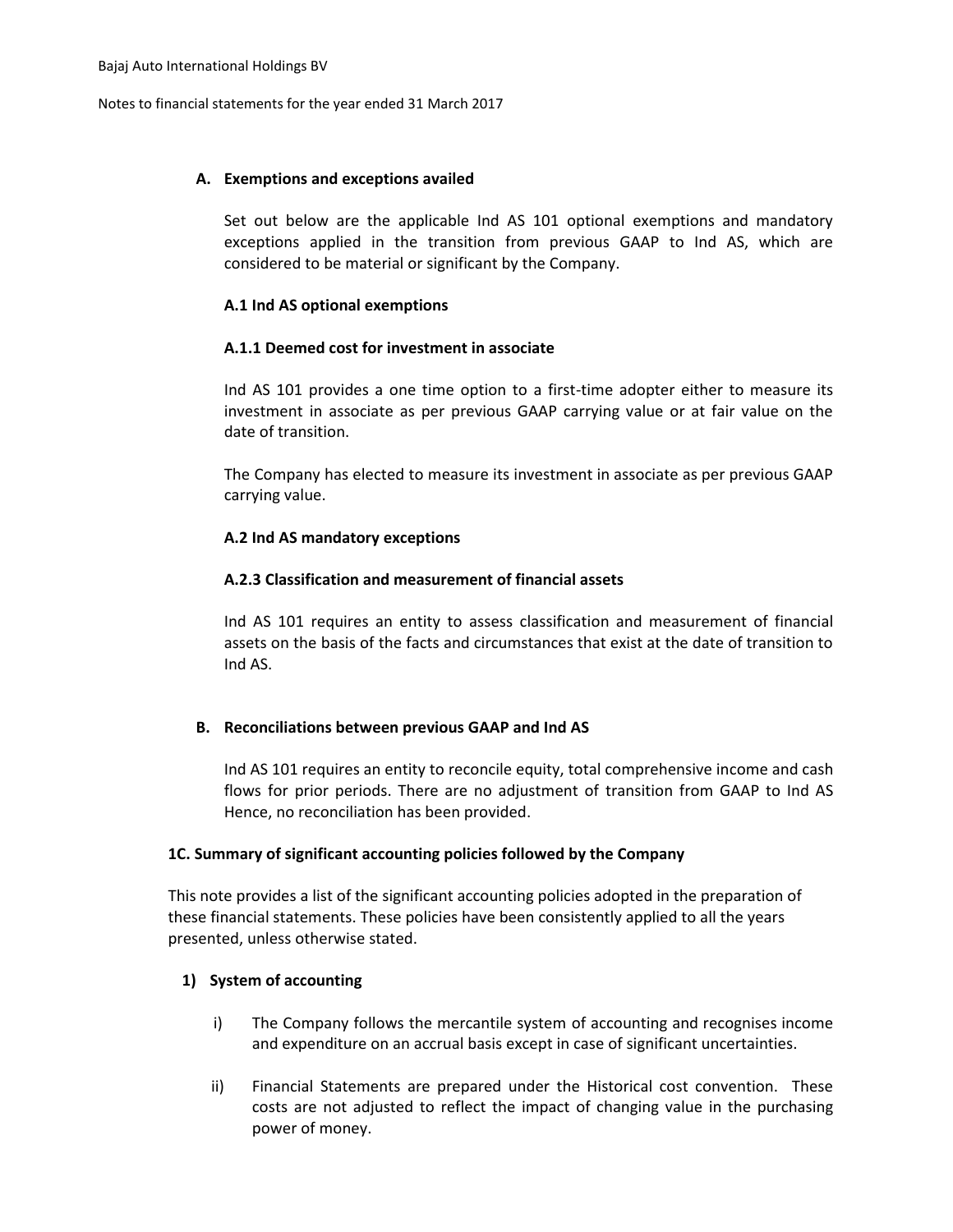iii) Estimates and Assumptions used in the preparation of the financial statements are based upon management's evaluation of the relevant facts and circumstances as of the date of the Financial Statements, which may differ from the actual results at a subsequent date.

#### **2) Revenue recognition:**

The Company recognises income on accrual basis. However where the ultimate collection of the same lacks reasonable certainty, revenue recognition is postponed to the extent of uncertainty.

Dividend is accrued in the year in which it is declared whereby a right to receive is established.

Interest is accrued over the period of Loan / Investment.

# **3) Investments**

Investments made by the Company are of a long-term nature, hence diminutions in value of unquoted Investments are generally not considered to be of a permanent nature.

# **4) Foreign currency transactions**

Current Assets and Liabilities in foreign currency outstanding at the close of the year are revalorized at the appropriate exchange rate prevailing at the close of the year. The gain or loss on decrease/increase in reporting currency due to fluctuations in foreign exchange rates, in case of current assets and liabilities in foreign currency, are recognised in the profit and loss account.

#### **5) Taxation**

Provision for Taxation if required is made on the basis of the taxable profits computed in accordance with the applicable laws.

#### **6) Provisions**

Necessary provisions are made for present obligations that arise out of events prior to the balance sheet date entailing future outflow of economic resources. Such provisions reflect best estimates based on available information.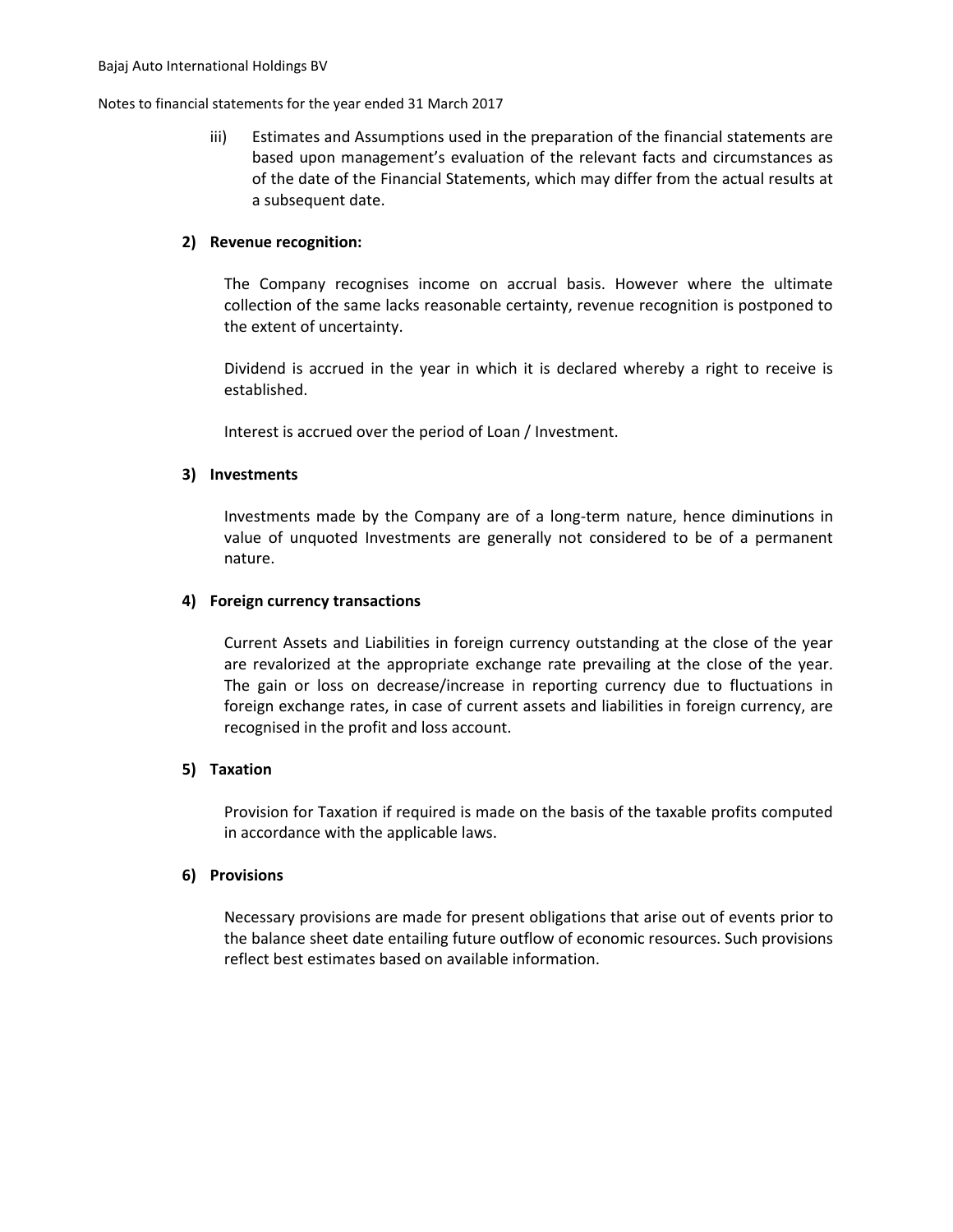| 2 | <b>Investments</b>                         |                  | Non-Current                   | Non-Current                  |                                      |                                      |                                     |
|---|--------------------------------------------|------------------|-------------------------------|------------------------------|--------------------------------------|--------------------------------------|-------------------------------------|
|   |                                            |                  | As at                         |                              |                                      | As at                                |                                     |
|   |                                            | 31 March 2017    | 31 March 2016                 | 1 April 2015                 | 31 March 2017                        | 31 March 2016                        | 1 April 2015                        |
|   |                                            | <b>EUROS</b>     | <b>EUROS</b>                  | <b>EUROS</b>                 | <b>Rs in Crores</b>                  | <b>Rs in Crores</b>                  | <b>Rs in Crores</b>                 |
|   | In Equity Shares                           |                  |                               |                              |                                      |                                      |                                     |
|   | 5,204,864 equity Shares of Euro 1 each     |                  |                               |                              |                                      |                                      |                                     |
|   | in KTM AG                                  | 198, 109, 356.60 | 198, 109, 356.60              | 198,109,356.60               | 1,372.75                             | 1,372.75                             | 1,372.75                            |
|   |                                            | 198,109,356.60   | 198,109,356.60                | 198,109,356.60               | 1,372.75                             | 1,372.75                             | 1,372.75                            |
| 3 | Cash and cash equivalents                  |                  |                               |                              |                                      |                                      |                                     |
|   |                                            |                  |                               |                              |                                      |                                      |                                     |
|   |                                            |                  | <b>Current</b>                |                              |                                      | <b>Current</b>                       |                                     |
|   |                                            | 31 March 2017    | As at                         |                              |                                      | As at                                |                                     |
|   |                                            | <b>EUROS</b>     | 31 March 2016<br><b>EUROS</b> | 1 April 2015<br><b>EUROS</b> | 31 March 2017<br><b>Rs in Crores</b> | 31 March 2016<br><b>Rs in Crores</b> | 1 April 2015<br><b>Rs in Crores</b> |
|   | <b>Balances with banks</b>                 |                  |                               |                              |                                      |                                      |                                     |
|   | In current accounts                        | 428,633.16       | 258,607.90                    | 182,703.82                   | 2.97                                 | 1.79                                 | 1.27                                |
|   |                                            | 428,633.16       | 258,607.90                    | 182,703.82                   | 2.97                                 | 1.79                                 | 1.27                                |
| 4 | Loans                                      |                  |                               |                              |                                      |                                      |                                     |
|   | (Unsecured, good, unless stated otherwise) |                  | Current                       |                              |                                      | Current                              |                                     |
|   |                                            |                  | As at                         |                              |                                      | As at                                |                                     |
|   |                                            | 31 March 2017    | 31 March 2016                 | 1 April 2015                 | 31 March 2017                        | 31 March 2016                        | 1 April 2015                        |
|   |                                            | <b>EUROS</b>     | <b>EUROS</b>                  | <b>EUROS</b>                 | <b>Rs in Crores</b>                  | <b>Rs in Crores</b>                  | <b>Rs in Crores</b>                 |
|   | Loan to KTM AG                             | 10,000,000.00    |                               |                              | 69.29                                |                                      |                                     |
|   | Loan to KTM Motorrad AG                    |                  |                               | 5,000,000.00                 |                                      |                                      | 34.64                               |
|   |                                            | 10.000.000.00    | $\overline{\phantom{a}}$      | 5,000,000.00                 | 69.29                                | $\blacksquare$                       | 34.64                               |

# **5 Other financial assets**

|                                        | Current       |               |              | Current             |                     |                     |
|----------------------------------------|---------------|---------------|--------------|---------------------|---------------------|---------------------|
|                                        |               | As at         |              |                     | As at               |                     |
|                                        | 31 March 2017 | 31 March 2016 | 1 April 2015 | 31 March 2017       | 31 March 2016       | 1 April 2015        |
|                                        | <b>EUROS</b>  | <b>EUROS</b>  | <b>EUROS</b> | <b>Rs in Crores</b> | <b>Rs in Crores</b> | <b>Rs in Crores</b> |
| Interest receivable on loans, deposits | 16,666.67     |               | 42,025.00    | 0.12                |                     | 0.29                |
|                                        | 16.666.67     |               | 42,025,00    | 0.12                |                     | 0.29                |

**6 Other current assets (Unsecured, good, unless stated otherwise)**

|                  |               | Current       |              |                     | Current             |                     |
|------------------|---------------|---------------|--------------|---------------------|---------------------|---------------------|
|                  |               | As at         |              |                     | As at               |                     |
|                  | 31 March 2017 | 31 March 2016 | 1 April 2015 | 31 March 2017       | 31 March 2016       | 1 April 2015        |
|                  | <b>EUROS</b>  | <b>EUROS</b>  | <b>EUROS</b> | <b>Rs in Crores</b> | <b>Rs in Crores</b> | <b>Rs in Crores</b> |
| Prepaid expenses | 4.908.37      | 4.523.58      | 4.523.44     | 0.03                | 0.03                | 0.03                |
|                  | 4.908.37      | 4,523.58      | 4,523.44     | 0.03                | 0.03                | 0.03                |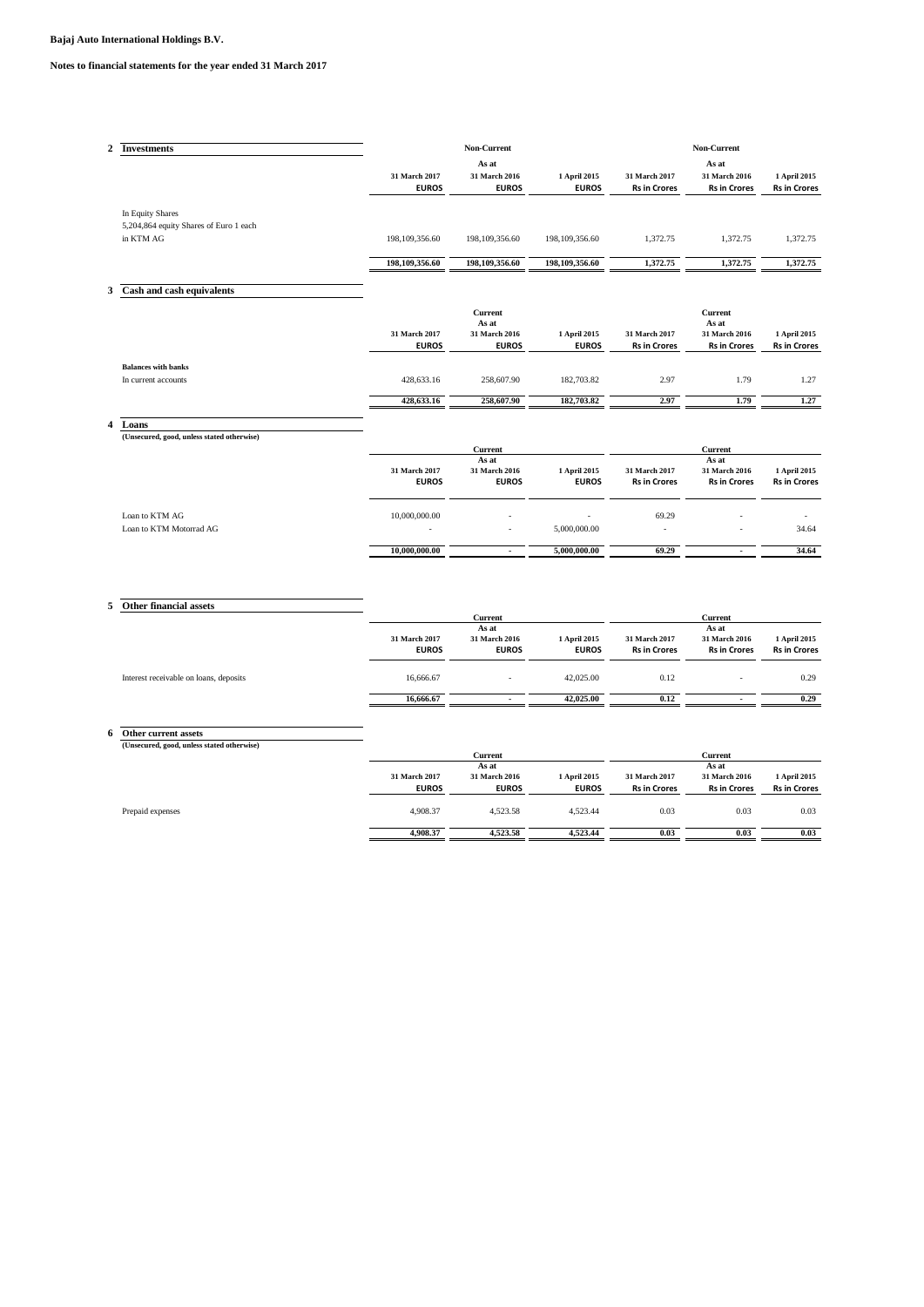# **7 Equity share capital**

|                                                               | 31 March 2017<br><b>EUROS</b> | As at<br>31 March 2016<br><b>EUROS</b> | 1 April 2015<br><b>EUROS</b> | 31 March 2017<br><b>Rs in Crores</b> | As at<br>31 March 2016<br><b>Rs in Crores</b> | 1 April 2015<br><b>Rs in Crores</b> |
|---------------------------------------------------------------|-------------------------------|----------------------------------------|------------------------------|--------------------------------------|-----------------------------------------------|-------------------------------------|
| <b>Authorised</b><br>2,000,000 equity shares of Euro 100 each | 200,000,000.00                | 200,000,000.00                         | 200,000,000,00               | 1.385.85                             | 1.385.85                                      | 1.385.85                            |
| Issued, subscribed and fully paid-up shares                   |                               |                                        |                              |                                      |                                               |                                     |
| 1,980,000 equity shares of Euro 100 each                      | 198,000,000,00                | 198,000,000.00                         | 198,000,000,00               | 1.371.99                             | 1.371.99                                      | 1.371.99                            |
|                                                               | 198,000,000.00                | 198,000,000,00                         | 198,000,000,00               | 1.371.99                             | 1.371.99                                      | 1.371.99                            |

#### **Details of shareholders holding more than 5% shares in the Company**

|   |                                           | As at<br>31 March 2017        |                                        | As at<br>31 March 2016       |                                      | As at<br>1 April 2015                         |                                     |
|---|-------------------------------------------|-------------------------------|----------------------------------------|------------------------------|--------------------------------------|-----------------------------------------------|-------------------------------------|
|   | Equity shares of Euro 100 each fully paid | Nos.                          | % Holding                              | Nos.                         | % Holding                            | Nos.                                          | % Holding                           |
|   | Bajaj Auto Limited                        | 1,980,000                     | 100.00%                                | 1,980,000                    | 100.00%                              | 1,980,000                                     | 100.00%                             |
| 8 | Other equity                              |                               |                                        |                              |                                      |                                               |                                     |
|   |                                           | 31 March 2017<br><b>EUROS</b> | As at<br>31 March 2016<br><b>EUROS</b> | 1 April 2015<br><b>EUROS</b> | 31 March 2017<br><b>Rs in Crores</b> | As at<br>31 March 2016<br><b>Rs in Crores</b> | 1 April 2015<br><b>Rs in Crores</b> |
|   | <b>Retained earnings</b>                  |                               |                                        |                              |                                      |                                               |                                     |
|   | Balance as at the beginning of the year   | 368,465.38                    | 5,337,363.86                           | 180,684.39                   | 2.55                                 | 36.98                                         | 1.25                                |
|   | Profit for the year                       | 10,179,022.41                 | 7,703,101.52                           | 5,156,679.47                 | 70.54                                | 53.38                                         | 35.73                               |
|   | Less: Appropriations<br>Interim dividend  | $\overline{\phantom{a}}$      | 12,672,000.00                          |                              |                                      | 87.81                                         |                                     |
|   | Total appropriations                      | $\sim$                        | 12,672,000.00                          |                              |                                      | 87.81                                         | $\sim$                              |
|   | Balance in retained earnings              | 10,547,487.79                 | 368,465.38                             | 5,337,363.86                 | 73.09                                | 2.55                                          | 36.98                               |
|   |                                           | 10,547,487.79                 | 368,465.38                             | 5,337,363.86                 | 73.09                                | 2.55                                          | 36.98                               |

# **9 Other financial liabilities**

|                                                     | 31 March 2017<br><b>EUROS</b> | As at<br>31 March 2016<br><b>EUROS</b> | 1 April 2015<br><b>EUROS</b> | 31 March 2017<br><b>Rs in Crores</b> | As at<br>31 March 2016<br><b>Rs in Crores</b> | 1 April 2015<br><b>Rs in Crores</b> |
|-----------------------------------------------------|-------------------------------|----------------------------------------|------------------------------|--------------------------------------|-----------------------------------------------|-------------------------------------|
| Book overdraft [Credit Balance in RBS Bank Account] |                               | 104.36                                 | $\sim$                       | ۰                                    |                                               |                                     |
|                                                     |                               | 104.36                                 |                              |                                      |                                               |                                     |
| 10 Other current liabilities                        | 31 March 2017<br><b>EUROS</b> | As at<br>31 March 2016<br><b>EUROS</b> | 1 April 2015<br><b>EUROS</b> | 31 March 2017<br><b>Rs in Crores</b> | As at<br>31 March 2016<br><b>Rs in Crores</b> | 1 April 2015<br><b>Rs in Crores</b> |
| Other payables                                      | 12,077.01<br>12,077.01        | 3,918.34<br>3,918.34                   | 1,245.00<br>1,245.00         | 0.08<br>0.08                         | 0.03<br>0.03                                  | 0.01<br>$\bf{0.01}$                 |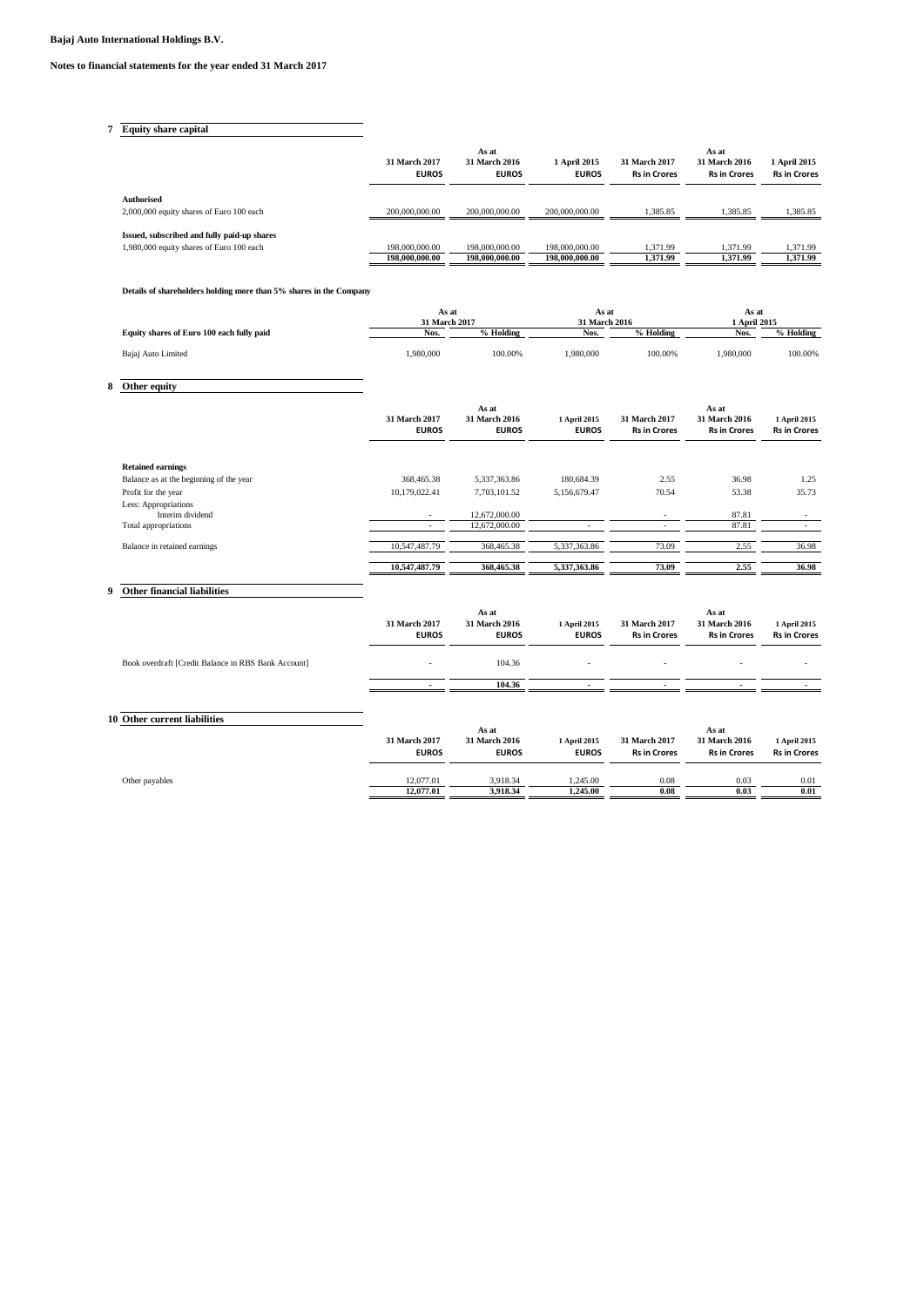#### **Bajaj Auto International Holdings B.V.**

#### **Notes to financial statements for the year ended 31 March 2017**

| 11 Revenue from operations          |                    |               |                     |                          |  |
|-------------------------------------|--------------------|---------------|---------------------|--------------------------|--|
|                                     | For the year ended |               |                     | For the year ended       |  |
|                                     | 31 March 2017      | 31 March 2016 | 31 March 2017       | 31 March 2016            |  |
|                                     | <b>EUROS</b>       | <b>EUROS</b>  | <b>Rs in Crores</b> | <b>Rs in Crores</b>      |  |
| Other operating revenue             |                    |               |                     |                          |  |
| Dividend income on investments      | 10,409,728.00      | 7,807,296.00  | 72.13               | 54.10                    |  |
| Interest - others                   | 2.53               | 14.60         | $\sim$              | $\overline{\phantom{a}}$ |  |
| Interest received on Loan to KTM AG | 28,958.34          | ۰             | 0.20                | $\overline{\phantom{a}}$ |  |
| Provision no longer required        | -                  | 165.05        | $\sim$              |                          |  |
|                                     | 10,438,688.87      | 7.807.475.65  | 72.33               | 54.10                    |  |
|                                     | 10,438,688.87      | 7.807.475.65  | 72.33               | 54.10                    |  |

| 12 Other expenses            |                    |                          |                          |                          |
|------------------------------|--------------------|--------------------------|--------------------------|--------------------------|
|                              | For the year ended |                          | For the year ended       |                          |
|                              | 31 March 2017      | 31 March 2016            | 31 March 2017            | 31 March 2016            |
|                              | <b>EUROS</b>       | <b>EUROS</b>             | <b>Rs in Crores</b>      | <b>Rs in Crores</b>      |
| Legal & Professional charges | 119,077.60         | 10,081.42                | 0.83                     | 0.07                     |
| <b>Bank Charges</b>          | 418.29             | 3,007.32                 | $\overline{\phantom{a}}$ | 0.02                     |
| <b>Custody Fees</b>          | 22,000.00          | 48,000.00                | 0.15                     | 0.33                     |
| Directors Fees               | 4,556.44           | 4,364.11                 | 0.03                     | 0.03                     |
| <b>ANT Management Fees</b>   | 71,346.85          | 38,849.48                | 0.49                     | 0.27                     |
| Difference in Exchange rate  | ۰                  | 71.11                    | $\overline{\phantom{a}}$ | $\overline{\phantom{a}}$ |
| Extra ordinary Expenses      | 41,547.96          | $\overline{\phantom{a}}$ | 0.29                     |                          |
| Interest paid                | ٠                  | 0.69                     | $\overline{\phantom{a}}$ | $\sim$                   |
| Travelling expenses          | 719.32             | $\sim$                   | ٠                        |                          |
|                              | 259,666.46         | 104,374.13               | 1.79                     | 0.72                     |

# **13 Earnings Per Share (EPS)**

|                                                                     | For the vear ended |               | For the vear ended |               |  |
|---------------------------------------------------------------------|--------------------|---------------|--------------------|---------------|--|
|                                                                     | 31 March 2017      | 31 March 2016 | 31 March 2017      | 31 March 2016 |  |
|                                                                     |                    |               |                    |               |  |
| a. Profit for the year (Euro)                                       | 10.179.022.41      | 7.703.101.52  | 70.54              | 53.38         |  |
| Weighted average number of shares outstanding during the year (Nos) | 1.980.000          | 1.980.000     | 1.980.000          | 1.980.000     |  |
| b. Earnings per share (Basic and Diluted) [Euro ] [Rupees ]         | 5.14               | 3.89          | 356.26             | 269.60        |  |
| Face value per share (Euro)                                         | 100.0              | 100.0         |                    |               |  |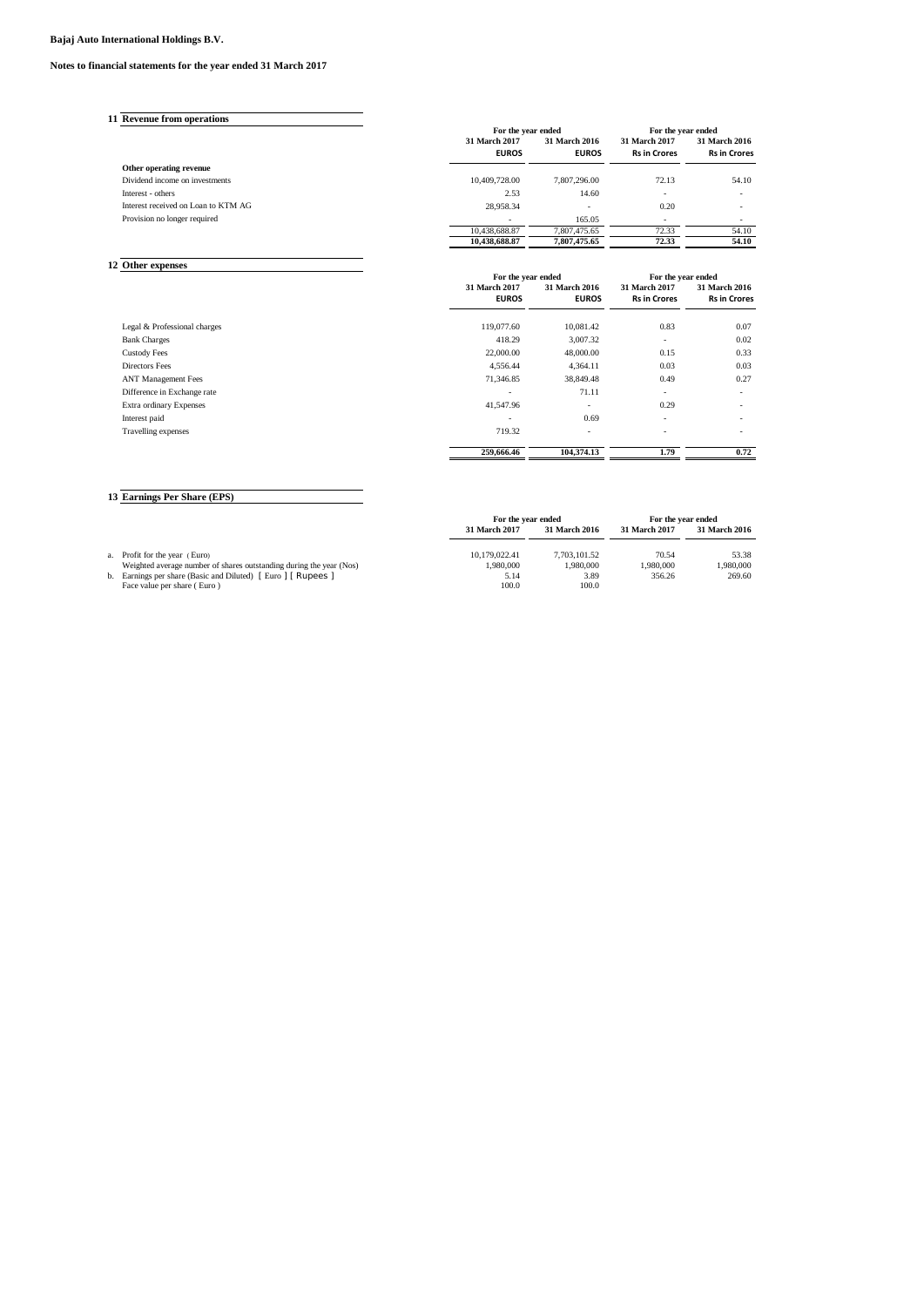# **Bajaj Auto International Holdings B.V.**

# **Notes to financial statements for the year ended 31 March 2017**

|  |                                                     | 14 Disclosure of transactions with related parties as required by the Indian Accounting Standard 24 |                          |                                                        |                          |                                                        |                      |                                                        |                          |                                                               |
|--|-----------------------------------------------------|-----------------------------------------------------------------------------------------------------|--------------------------|--------------------------------------------------------|--------------------------|--------------------------------------------------------|----------------------|--------------------------------------------------------|--------------------------|---------------------------------------------------------------|
|  |                                                     |                                                                                                     |                          |                                                        |                          |                                                        |                      |                                                        |                          |                                                               |
|  |                                                     |                                                                                                     |                          |                                                        |                          |                                                        |                      |                                                        |                          |                                                               |
|  |                                                     |                                                                                                     | 2016-17                  |                                                        | 2015-16                  |                                                        | 2016-17              |                                                        | 2015-16                  |                                                               |
|  | Name of related party and<br>Nature of relationship | <b>Nature of transaction</b>                                                                        | <b>Transaction value</b> | Outstanding<br>amounts carried in<br>the Balance Sheet | <b>Transaction value</b> | Outstanding<br>amounts carried in<br>the Balance Sheet | Transaction<br>value | Outstanding<br>amounts carried in<br>the Balance Sheet | <b>Transaction value</b> | <b>Outstanding amounts</b><br>carried in the Balance<br>Sheet |
|  |                                                     |                                                                                                     | Euro                     | Euro                                                   | Euro                     | Euro                                                   | <b>Rs in Crores</b>  | <b>Rs</b> in Crores                                    | <b>Rs in Crores</b>      | <b>Rs in Crores</b>                                           |
|  |                                                     |                                                                                                     |                          |                                                        |                          |                                                        |                      |                                                        |                          |                                                               |
|  | <b>Holding Company</b>                              |                                                                                                     |                          |                                                        |                          |                                                        |                      |                                                        |                          |                                                               |
|  |                                                     |                                                                                                     |                          |                                                        |                          |                                                        |                      |                                                        |                          |                                                               |
|  | Bajaj Auto Limited                                  | Contribution to equity                                                                              | $\sim$                   | 198,000,000                                            | $\sim$                   | 198,000,000                                            | $\sim$               | 1,371.99                                               | $\sim$                   | 1,371.99                                                      |
|  |                                                     | (1,980,000 shares of Euro 100 each)                                                                 |                          |                                                        |                          |                                                        |                      |                                                        |                          |                                                               |
|  |                                                     | Dividend Paid                                                                                       | $\sim$                   | $\sim$                                                 | 12,672,000               | $\sim$                                                 | $\sim$               | $\overline{a}$                                         | 87.81                    | $\sim$                                                        |
|  |                                                     |                                                                                                     |                          |                                                        |                          |                                                        |                      |                                                        |                          |                                                               |
|  | Associates and investing parties:                   |                                                                                                     |                          |                                                        |                          |                                                        |                      |                                                        |                          |                                                               |
|  |                                                     |                                                                                                     |                          |                                                        |                          |                                                        |                      |                                                        |                          |                                                               |
|  |                                                     |                                                                                                     |                          |                                                        |                          |                                                        |                      |                                                        |                          |                                                               |
|  | <b>KTM AG</b>                                       | Dividend Received                                                                                   | 10,409,728               | $\sim$                                                 | 7,807,296                | $\sim$                                                 | 72.13                | $\sim$                                                 | 54.10                    |                                                               |
|  |                                                     | Loan given                                                                                          | 20,000,000               | 10,000,000                                             | $\sim$                   | $\sim$                                                 | 138.59               | 69.29                                                  | $\sim$                   | $\sim$                                                        |
|  |                                                     | Interest on Loan                                                                                    | 28,958                   | 16,667                                                 | $\sim$                   | $\sim$                                                 | 0.20                 | 0.12                                                   | $\sim$                   | $\sim$                                                        |
|  |                                                     |                                                                                                     |                          |                                                        |                          |                                                        |                      |                                                        |                          |                                                               |
|  | KTM Motorrad AG                                     | Loan refunded                                                                                       | $\sim$                   | $\sim$                                                 | 5,000,000                | $\sim$                                                 | $\sim$               | $\sim$                                                 | 34.65                    | $\sim$                                                        |
|  | (Subsidiary of associate)                           | Interest on Loan                                                                                    | $\sim$                   | $\sim$                                                 | 42.025                   | $\sim$                                                 | $\sim$               | $\sim$                                                 | 0.29                     | $\sim$                                                        |
|  |                                                     |                                                                                                     |                          |                                                        |                          |                                                        |                      |                                                        |                          |                                                               |
|  |                                                     |                                                                                                     |                          |                                                        |                          |                                                        |                      |                                                        |                          |                                                               |
|  |                                                     |                                                                                                     |                          |                                                        |                          |                                                        |                      |                                                        |                          |                                                               |
|  |                                                     |                                                                                                     |                          |                                                        |                          |                                                        |                      |                                                        |                          |                                                               |